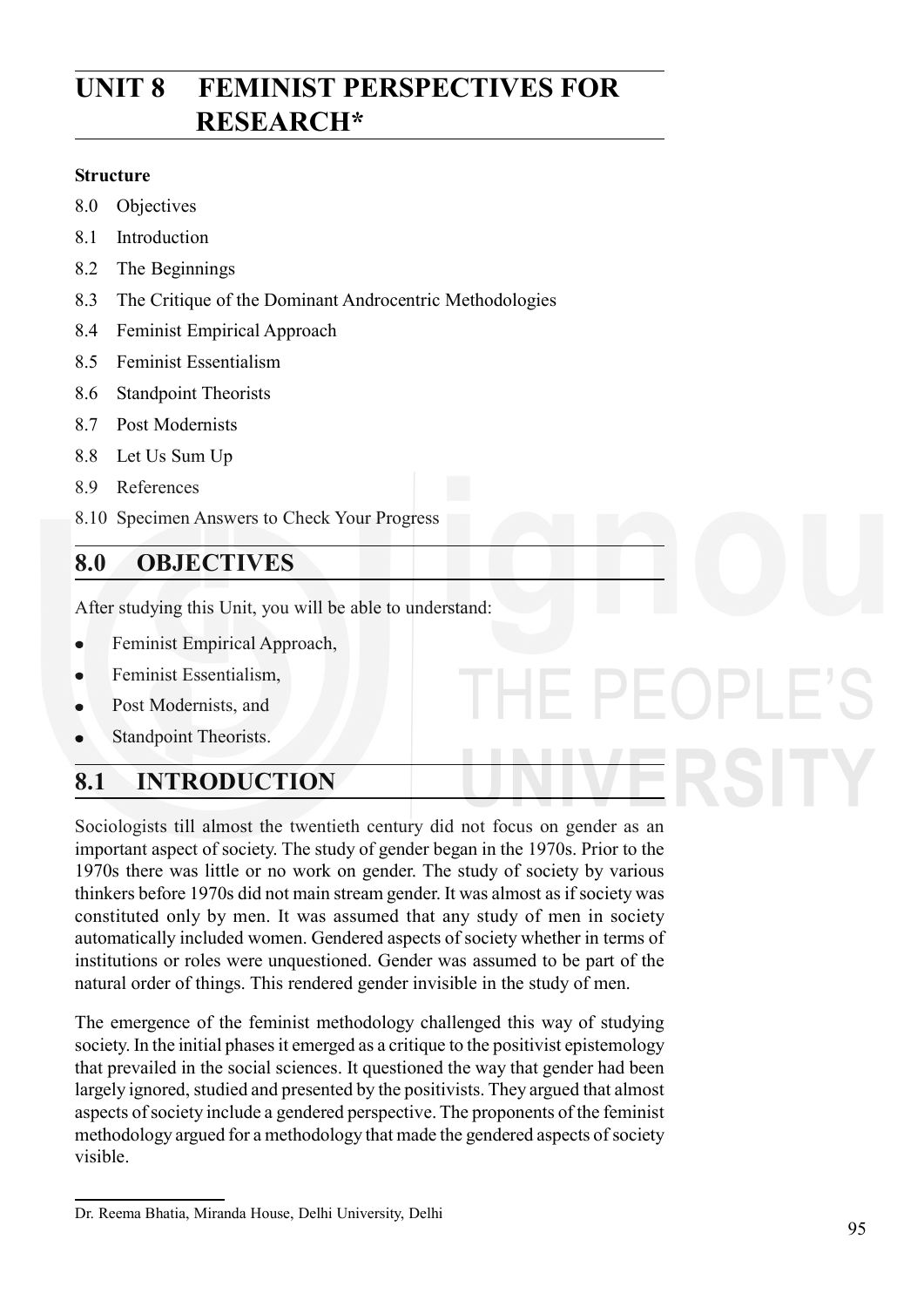**Methods-I** The debates over feminist research range from arguing about the epistemology to the methods used. There is no single method of research. The chapter looks at the way that feminist methodologies has changed and evolved over a period of time. The broad themes in feminist methodology are as follows:

- 1) The emergence of the feminist methodology as a rebuttal to research methods that were positivist and were supposed to be value neutral.
- 2) There have been debates about the method that should be used to study society. These debates have varied form the need to study society as a lived experience and the need to study it in a scientific objective manner.

## **8.2 THE BEGINNINGS**

The values of rationality, freedom from religious dogma, ideas of progress and a linking of progress with capitalism were the main themes that dominated Sociology. The epistemology and the ontological positions that they took were predominantly positivist. There was a belief that humans had developed a better understanding of society and were committed to its development.

The first set of scholars who began studying society used the positivists approach. Positivism in the social sciences were led by theorists such as Auguste Comte and Emile Durkheim. The positivists believed that it was important to study society from a scientific perspective. They worked with the vision to formulate universal laws for the study of societies. Social structures were seen as comparable to the natural world. It was believed that the methods of the natural sciences could be applied to study society. The task of the positivist was to study social facts. They studied societies like a biologist would study a plant or an animal. The focus was on objectivity, reliability and validity. They believed that they were studying societies in a neutral impartial manner just like a chemist or a biologist would study a chemical reaction or an animal species.

Others like Max Weber were critical of the positivists. Weber studied societies through the method of subjective interpretation and *verstehen*. He believed that the method of the natural sciences were not appropriate for the study of societies. For him a sociological study was value free in the sense that its rationality was defined by the community of social scientists and the culture prevailing at that time. For Weber the choice of the subject matter for research was not value free. However, once the choice was made then the study was done in a value free manner. The subject matter chosen for research in the Weberian sense would be influenced by the prevailing norms of research. Thus objectivity for Weber in the social sciences would be determined by the ontological orientation of the researchers themselves (*Weber,* 1947).

Weber's version of a value free social science was flawed. The feminists argued that ontology of the researcher determined the choice of the topics of research. Since gender was almost invisible in research this meant that the epistemology of the social sciences itself was based on a falsely value free premise. The interpretation of social action was also based on this flawed version of reality shared by the researcher and the research subject.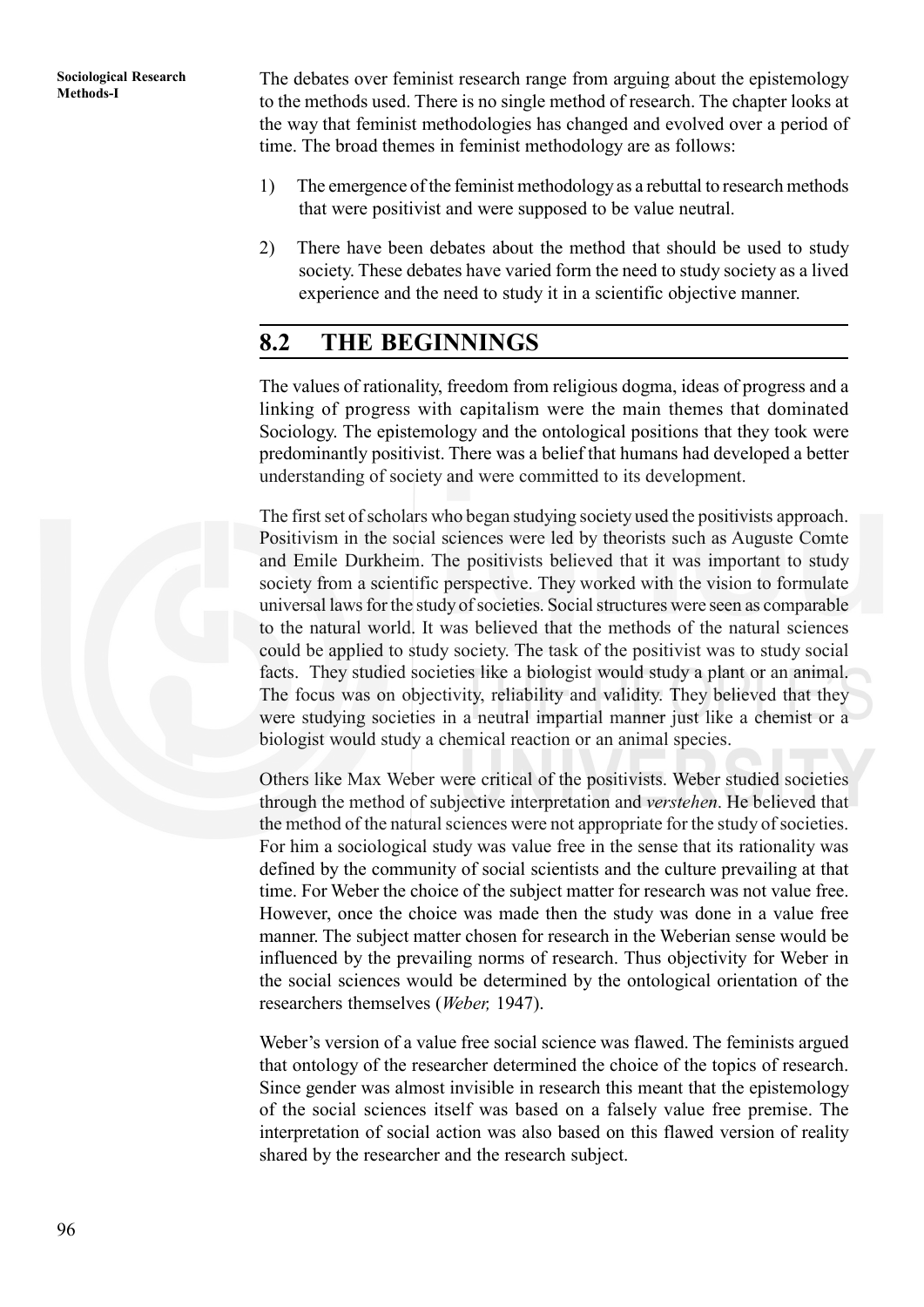## **Check Your Progress 1**

| 1) | What were the main themes that dominated sociology at its inception? |
|----|----------------------------------------------------------------------|
| 2) | What was the method followed by the Positivists?                     |
|    |                                                                      |
| 3) | What was the method of research followed by Weber?                   |
|    |                                                                      |
| 4) | What were the feminist criticisms of Weber's methodology?            |
|    |                                                                      |

#### 8.3 THE CRITIQUE OF THE DOMINANT **ANDROCENTRIC METHODOLOGIES**

Feminist methodology was critical of this vision of society. Progress in society was attributed to the development of rational human thought. The default understanding was that it assumed that human beings were represented by men. It assumed that human beings and those who contributed to the development of society were men and their brotherhood. They had very little to say on issues related to gender. Nor did they have much to say on the impact of these changes on women. The universal idea of progress and thought was limited to the universe of men only.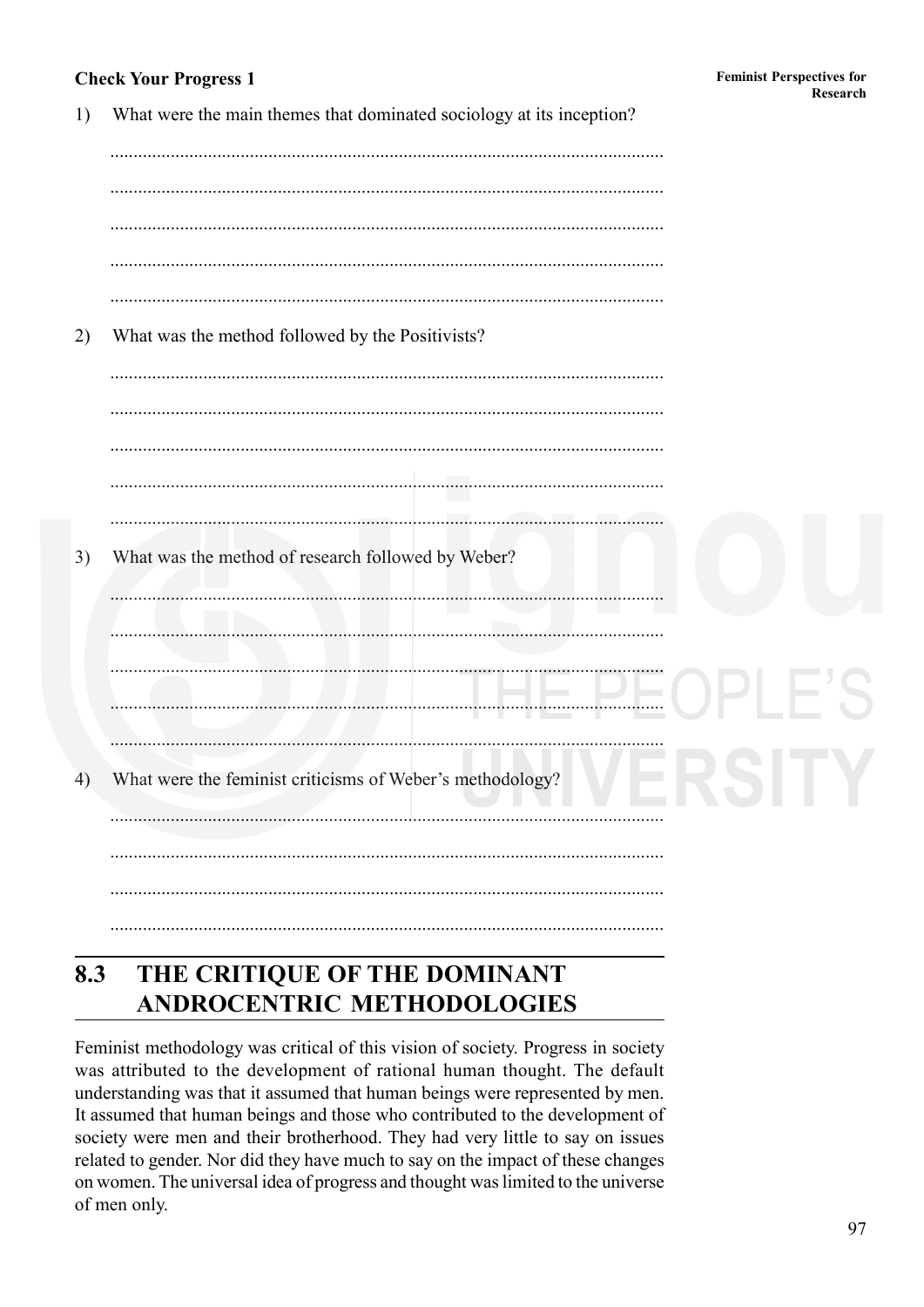**Methods-I** The criticism of the dominant positivist methodology prevalent in the social Methods-I sciences has been at several levels. The positivist approach was critiqued for it's emphasis on value free objectivity. The dominance of reason, rationality and empiricism in the nineteenth century had a false premise of objectivity. Women were excluded form research. The views on women of the leading thinkers at that point were biased. Thinkers like Jean-Jacques Rousseau and Kant deemed women to be the weaker sex. Women were positioned on the other side of truth, rationality and science. Institutionalization of such thought and expertise also meant that this view of society became legitimate and authoritative.

> The feminist argued that this was just a perceived objectivity and did not constitute value free research. There was an artificial division between the mind and the body. René Descartes work in the seventeenth century was a turning point in terms of studying the world. He focussed on the world around thorugh reason and mind and not intitutions and emotions. This Cartesian dualism believed in the separation of mind and matter. Cartesian dualism became a part of the Western common sense. It was believed that men were the masters of their mind. They were rational and could master their minds. As opposed to this women were considered to be passionate and more in tune with their emotions. The impact of the Cartesian dualism was that scientific investigations focussed on the external observable world. No importance was given to the mind i.e. thought and emotions.

> The feminist researchers claimed that the Cartesian classification of women was unreasonable and was biased. The feminists said that reason itself was socially constituted (*Caroline Ramazanoglu* and *Janet Holland,* 2002). They argued that the validity of knowledge and even the research questions asked were androcentric. The questions asked and the analysis have all been done using masculine categories of analysis. Theorists like Harding (*Harding*, 1986) and Smith (*Smith* D. E., 1987) pointed out the masculine bias in the social sciences. They argued that the focus of research has been on Western categories of reason and rationality as opposed to emotions. The focus on the official, public visible ways of functioning and not on informal systems indicated a masculine bias in the social sciences. They further contended that men and women occupy different social universes thus the generalizations presented as generalizations of human beings were unfair to women.

> They argued that traditional epistemologies have excluded the voice of women. Science and history have been written purely from a masculine perspective. The subject of traditional sociological analysis has always been men (*Harding,* 1987). Such a science they argued was unreflective. The masculine bias meant that the feminine point of view was assumed to be a part of the **humanist** (implying masculine) perspective.

> This was called the **gynocentricmethodology** (*Jagger,* 2008) of the 1970s and 1980s. Feminist research methodology developed an understanding that it was difficult to understand women through male categories. There was a need for a rethink on categories too. Feminists like Smith (*Smith D. E.,* 1974) argued that sociology was unreflective and presented women from the standpoint of men who were the ruling class. She argued that the "male social universe" included only a set of issues specific to men like industrial sociology, social stratification political sociology etc. This marginalized women. The world of women was confined to the domestic sphere. Mainstream anthropology focused on men's activities rather than issues like child rearing or domestic violence or women's participation in the work force. The knowledge that was produced was for the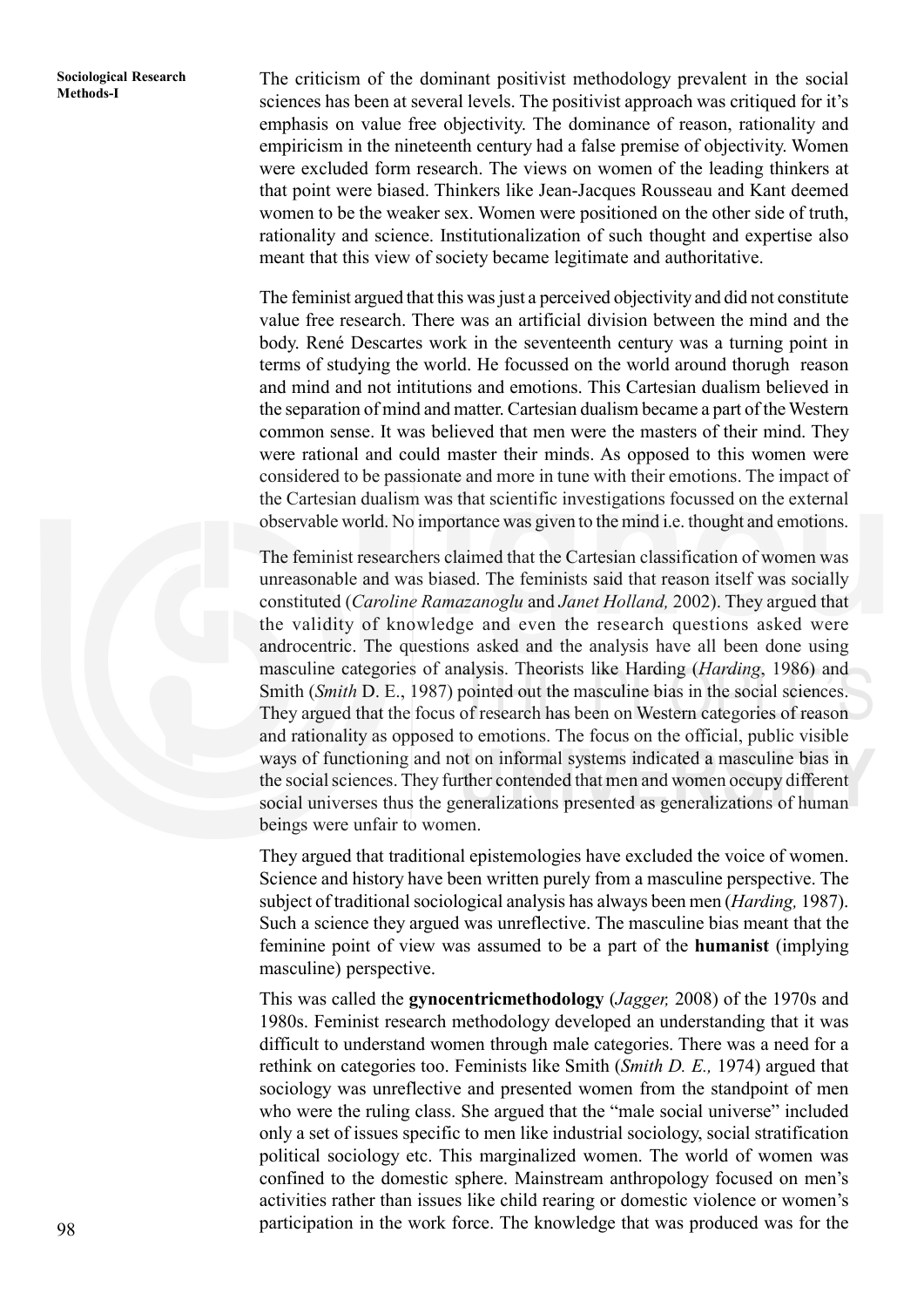elite (*Smith D. E.*, 1987). The epistemology used was biased. For these researchers Feminist Perspectives for there was a need for the feminizing of the social sciences. Smith (*Smith D. E.,* 1987) argued about the alienation of women scholars in sociology.

The feminists also argued that this sort of an objective approach led to the objectification of those being researched. The researched were treated as objects and were not given any agency. The relationship of the researcher and the researched was a hierarchical one. The researcher was the knower who imposed their own categories of thought on those being researched. In 1978 Mies (*Mies Maria,* 1983) proposed the need for a research in which the research subject is not just treated as an object but is replaced by a conscious partiality towards the oppressed and suppressed. There is a conscientization of the research and the researched (*Gorelick,* 1991). A conscientization of research implied that the researcher develops a conscience. The focus is not just on the research and understanding of the oppression and subordination of women but also challenge these. The feminist methodology should begin with the everyday world of women. The everyday world of women should be taken as problematic and not as a given.

The feminist researchers argued against the use of traditional methods of research. They argued that this created a hierarchy between the researcher and the research subject. The researcher appears as a knower who knows everything and the researched as the known. Often the category of thought that is imposed on the research subject are those of the researcher. The practical difficulty in doing research in which the subject is treated as a thing also leads to the production of a false kind of knowledge. Those who are being researched often do not share their true experiences. The power relationship between the researcher and the researched is in some ways done away with in the feminist methodology. Harding (*Harding,* 1991) and Smith (*Smith D. E.,* 1987) argue for a need to place the researcher on the same plane as the researched.

The feminists proposed a phenomenological, ethnomethodological and interactionist approach in which women's experiences mattered. They advocated the use of the qualitative method as opposed to the quantitative method. This method was based on identifying with the subjects rather than objectifying them.

Focus should not be on the structure of societies but on the processes 1. The concept should be generated within the field itself and should not be predefined. This would also give voice to the researched. The researchers should build from their experiences of the everyday world. The methodology used should be experiential and inductionist rather than deductive (*Caroline Ramazanoglu* and *Janet Holland,* 2002) (*Gorelick*, 1991) . There was a need for generating concepts within the field rather than working with preconceived and predefined concepts. This was in direct contrast to the androcentric methodologies prevalent in the social sciences.

Gorelick (*Gorelick*, 1991) argues that giving voice to the women is not enough. She is critical of the focus only on women's experiences. Often the experiences of women are based on a false consciousness. She contends that there is a need to go beyond the analysis of the women's experiences. Using Marx's concept of the false consciousness Gorelick argues for a need to identify the unseen. She compares women to the proletariat. The development of consciousness involves a realisation by the proletariat of their importance for the continuation of capitalism and the existence of the bourgeoisie. Feminist research too should highlight the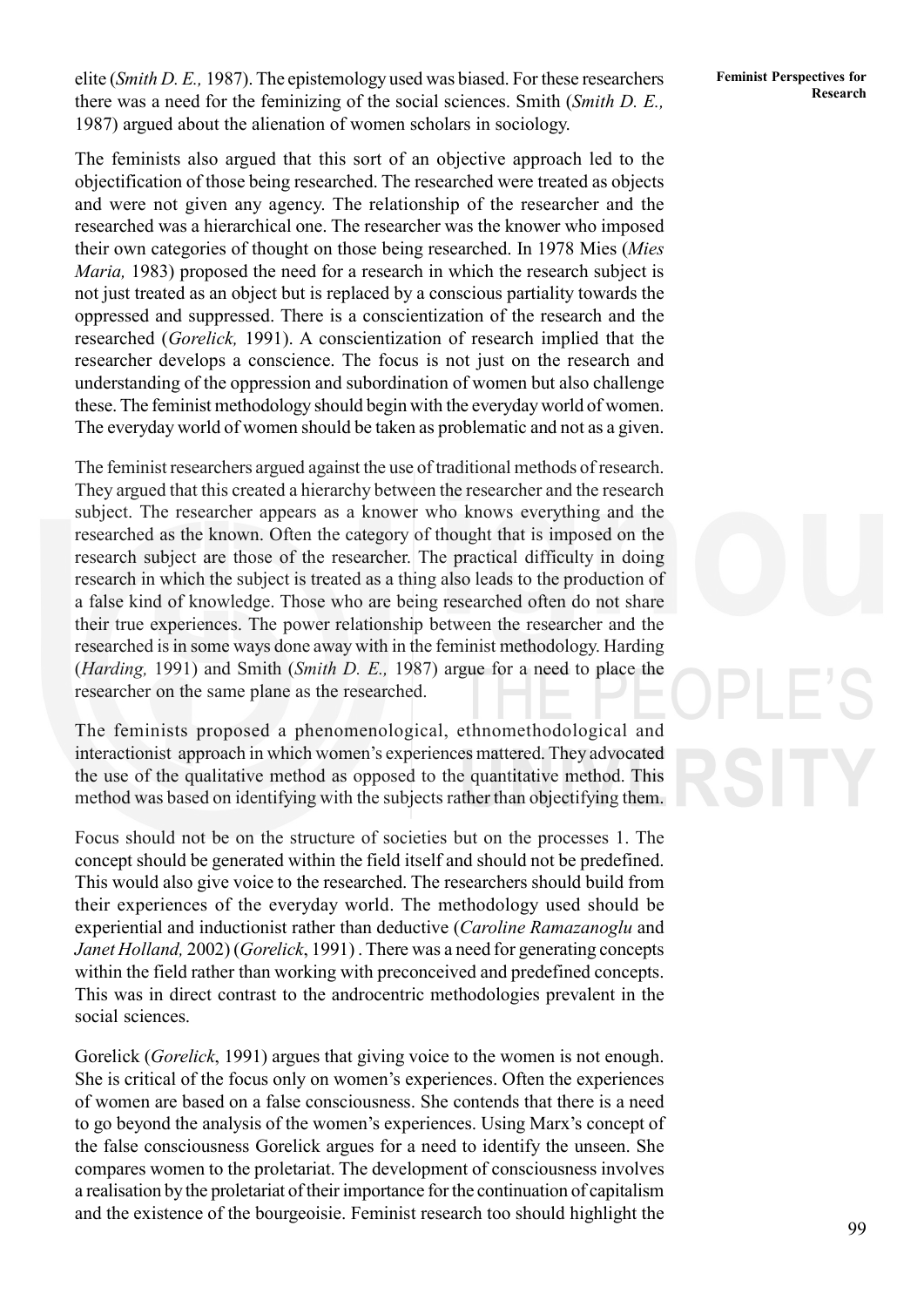**Methods-I** hidden aspects of women's roles in society. It should unmask for example the emotional dependence of husbands or wives; the role of computer operators and secretaries in the work place. Gender is an inherent part of the subconscious and many aspects of gender go unquestioned. There is a need to go beyond the seen to the unseen and to raise consciousness. Gorelick contends that a focus on the experiences of women alone does not help identify the unseen aspects of society. Sharing direct experiences highlights the structures of oppression and collectivisation of these experiences become important. This helps reveal the hidden structures of oppression. Giving a voice to the oppressed is not enough. The use of a non-hierarchical methodology helps to overcome the duality between the two.

> The fact that the researcher is a female and not a male alters the nature of the relationship between the researched and the researcher. The gender of the researcher means that she is able to straddle the world of women on the professional as well as the personal front. It provides for a reflexivity on the part of the researcher. It also re-theorises the relationship between the researcher and the researched (*Speer,* 2002) and (*Smith D. E.,* 1987). Smith N.D. Speer and other feminist researchers argue that the very nature of feminist research does away with the hierarchy between the subject and the object i.e. the researcher and the researched. They also argue that it is difficult to link experiences and reality to theory and thus a situated analysis becomes important (*Caroline Ramazanoglu* and *Janet Holland,* 2002). A situated analysis helps bridge the gap between absolute truth and objectivity 2 and experiences. Taking into account the experiences of the research subject takes away the anonymity of the researched. It also helps do away with the imposition of the external thought categories of the researcher.

#### **Check Your Progress 2**

1) What were the criticisms offered by the feminist on the androcentric methodology?

....................................................................................................................... ....................................................................................................................... ....................................................................................................................... ....................................................................................................................... ....................................................................................................................... 2) How were the feminists critical of the Cartesian dualism? ....................................................................................................................... ....................................................................................................................... ....................................................................................................................... ....................................................................................................................... ....................................................................................................................... .......................................................................................................................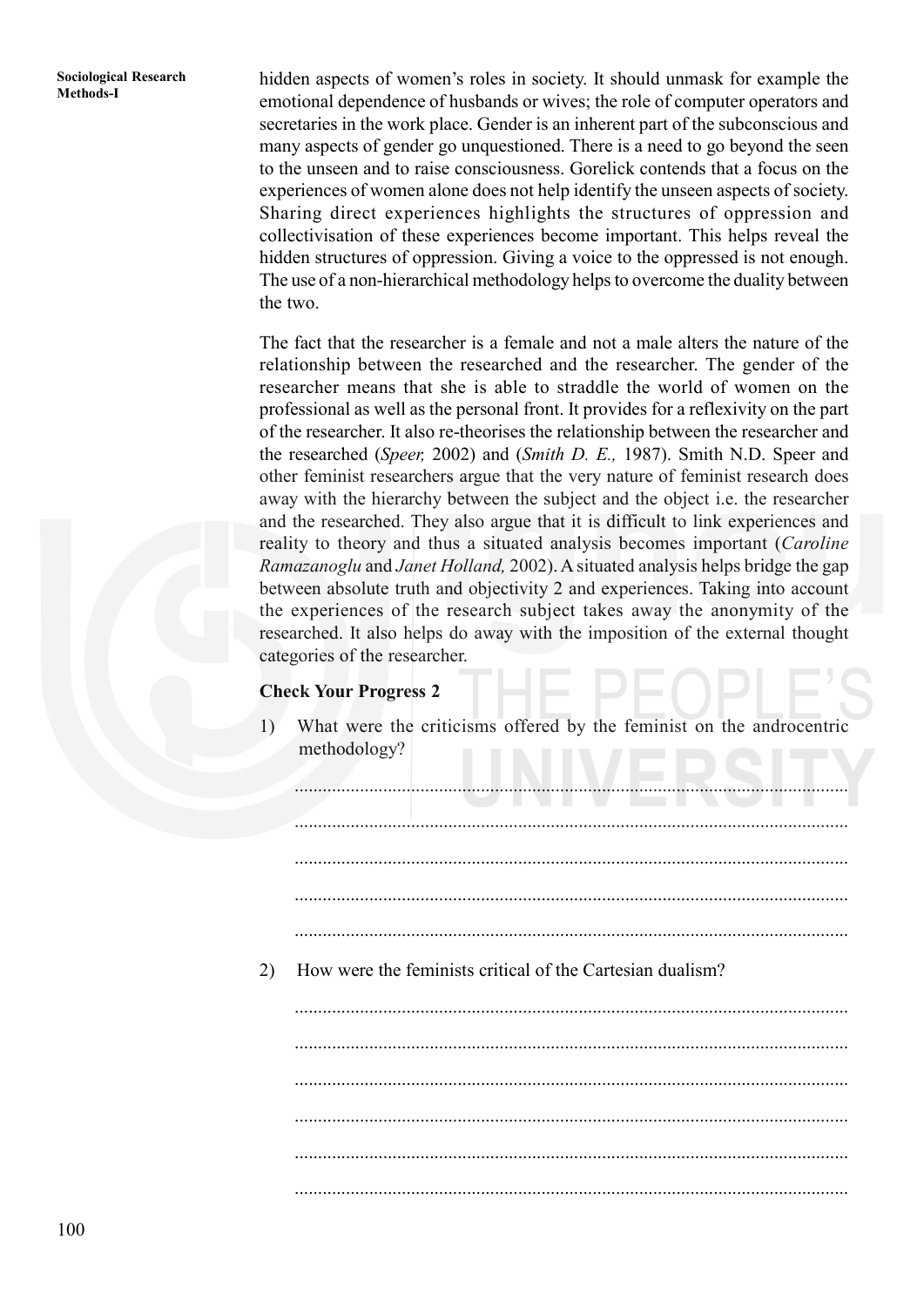**Research** 3) Explain the feminist criticisms on objectification of the research subject? Feminist Perspectives for

....................................................................................................................... ....................................................................................................................... ....................................................................................................................... .......................................................................................................................

4) How do the traditional methods of research create a hierarchy between the researcher and the research subject?



## **8.4 FEMINIST EMPIRICAL APPROACH**

In the late 1960s and early 1970s, there was an effort to respond to the criticisms against the use of an androcentric approach. Emerging from the women's liberation movement of the 1960s and 1970s, feminist theorists argued that there was a need to do research from the standpoint of women. The aim was to create a space for women's research and to raise consciousness. Western feminist scholars started incorporating women in their studies of history, literature, philosophy and other social sciences. In their bid to incorporate women in their studies there was an inclusion of works by women authors. A conscious effort was also made to study women. The study of women, their achievements etc. became institutionalized in several women's studies departments in the West. Its values were those of equality and androgyny. They insisted that women were as capable as men. This was considered to be a step in the right direction, wherein the androcentric bias was being corrected.

The feminist researchers criticised this kind of an approach to the gendering of the research methodology. Just adding women to pre-existing categories did not undermine the androcentric masculine approach. They contended that this was just an attempt to study women from the point of existing masculine categories. Such researchers tend to use the positivist methodology though they were critical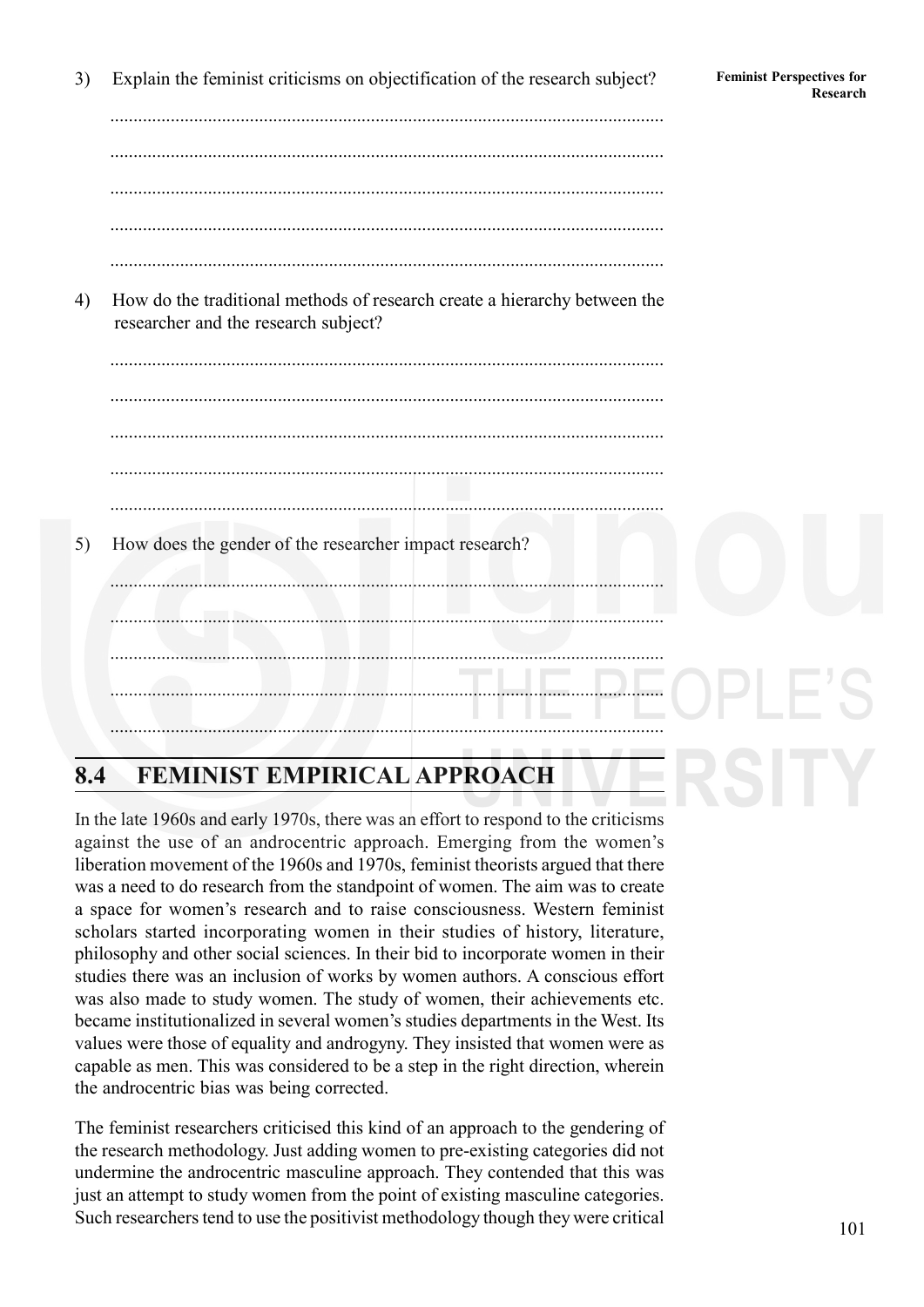of the masculinist bias in research. Millman and Kanter's work Another *Voice: Feminist Perspectives on Social Life and Social Science (Millman,* 1975) and the work by Cancian (*Cancian,* 1992) and Molm (*Molm,* 1993) illustrate this approach.

A feminist research methodology did not imply making women as objects of study. They argued for the inclusion of women in research however they also purported that the study of women should be done as per the norms of existing research. This meant that objectivity and the methods of the positivists continued to be followed. The feminist empiricists brought women into research but they continued to follow the existing methodologies. They believed that for feminist research to be taken seriously it was important to follow the existing *scientific* methods of research. The structures of analysis used by the empiricists were the structures already being used in research. This approach assumed that all men and women are essentially the same.

#### **Check Your Progress 3**

1) How did research on women start in the 1960s and 1970s?

....................................................................................................................... ....................................................................................................................... ....................................................................................................................... ....................................................................................................................... ....................................................................................................................... 2) What were the criticisms against the early attempts to do research on women? ....................................................................................................................... ....................................................................................................................... ....................................................................................................................... ....................................................................................................................... ....................................................................................................................... 3) What is Feminist empiricism? ....................................................................................................................... ....................................................................................................................... ....................................................................................................................... ....................................................................................................................... .......................................................................................................................

## **8.5 FEMINIST ESSENTIALISM**

The feminist empiricists were criticized for not recognizing the difference between men and women. They were criticized for just adding women to the mix of research that was already being conducted. The critics contended that women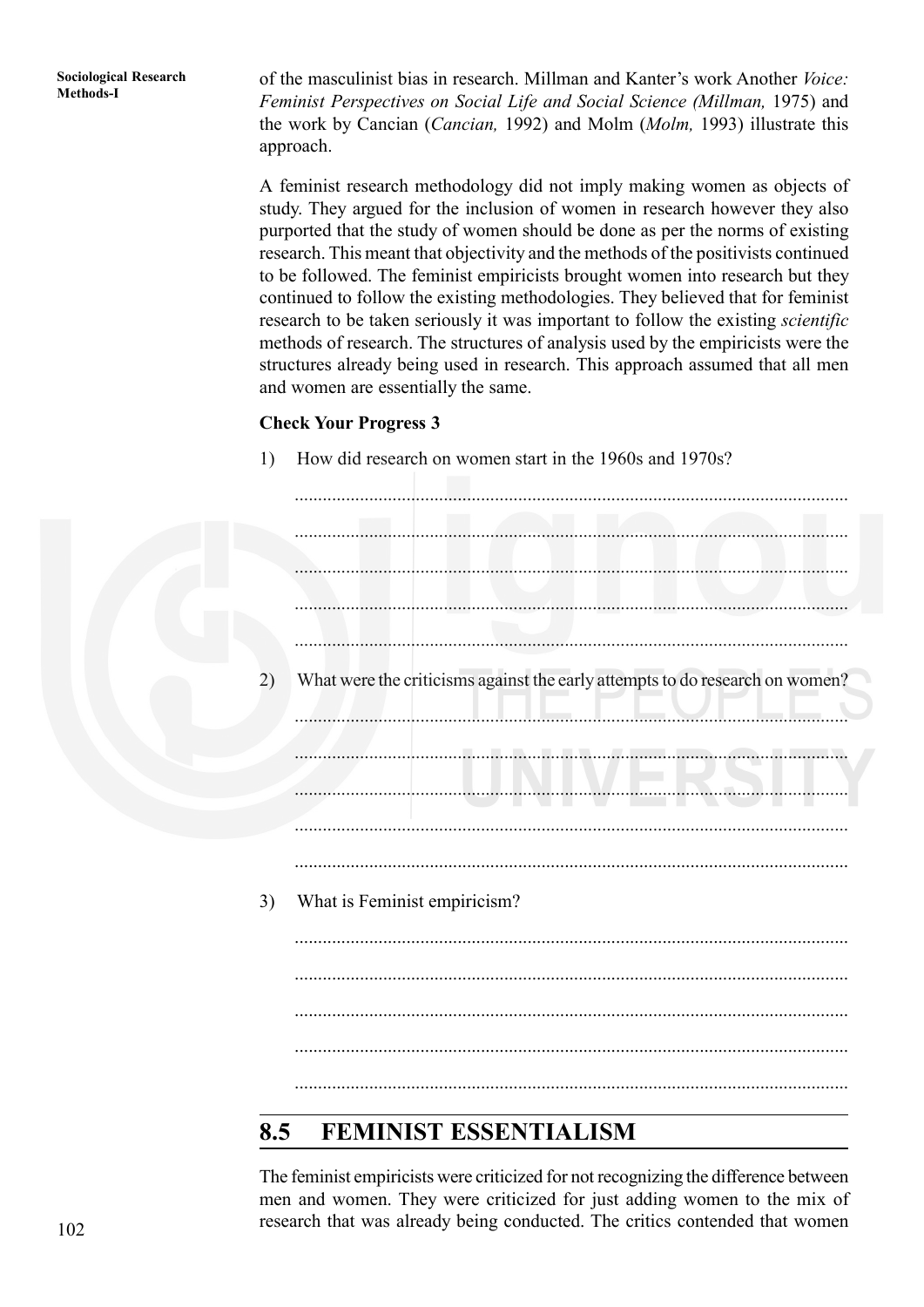and men were different. The feminist researchers however followed the humanistic approach. They argued that the study of *man* was just the study of men and not *man*kind (meaning humankind). The study of *women* was essential for *woman*kind. They sought to replace ideal man with ideal woman. The humanist approach declared that that women can perform all tasks of men but go beyond that as well. There was a transfer of women from the margins to the centre in research. The effort was to rebuild humanities from point of view of women.

For example, it was assumed that the Western white middle class female represents all women. This was true for men too since all men were considered to be essentially the same. This approach was criticized for othering women and men who are different. It was critiqued for not representing the less privileged or those who were different. It assumed that there was no difference between men women, homosexuals, Jews, Christians etc. The focus was on the ability to understand society as a product of rational human thought. The emphasis was on the rational ability of men and women to exercise agency and bring about change. There was no recognition of the fact that knowledge is situated and is always produced from a particular standpoint. This knowledge was assumed to be universal and rational. However this knowledge was produced from the point of view of the white, heterosexual male and later female.

The standpoint theorists questioned the fact that a particular variety of women and men were represented as universal humans. It was critiqued not just by feminists but also by queer theory as well as ethnic and post-colonial studies. Feminists like Harding (*Harding,* 1986) argue that all knowledge is situated. The epistemology and the ontology of the researcher is determined by his or her location. The researcher as an abstract disembodied entity without a historical and social context is challenged by this methodology.

#### **Check Your Progress 4**

1) What were the criticisms of the feminist empirical approach? ....................................................................................................................... ....................................................................................................................... ....................................................................................................................... ....................................................................................................................... ....................................................................................................................... ....................................................................................................................... 2) What does feminist essentialism mean? ....................................................................................................................... ....................................................................................................................... ....................................................................................................................... ....................................................................................................................... .......................................................................................................................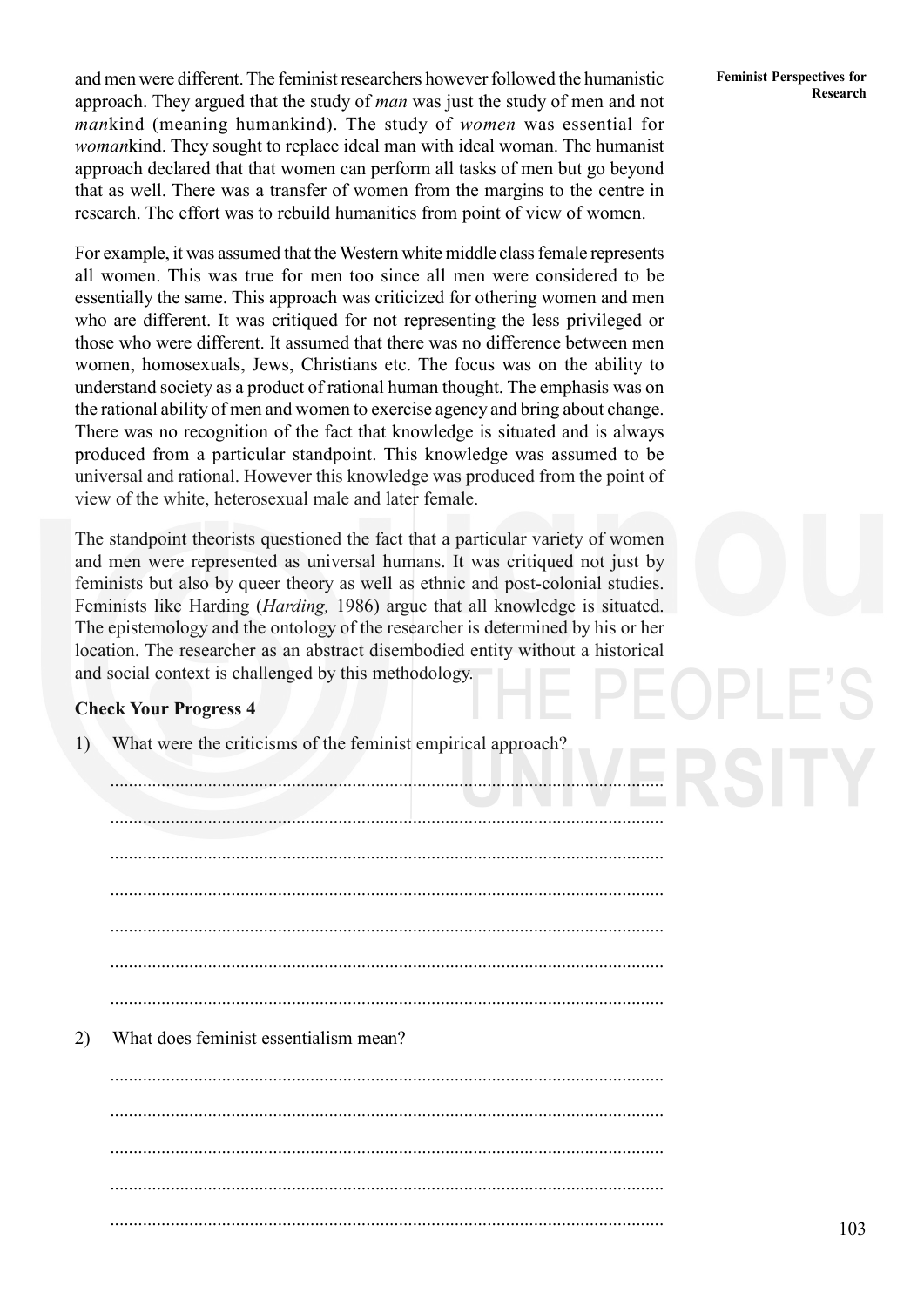## **Methods-I 8.6 STANDPOINT THEORISTS**

The standpoint theorists argue that without acknowledging the social location of the researcher the knowledge that is presented as universal is incorrect. The situatedeness of the researcher is important. The value neutrality of the social sciences was biased and skewed. The normative framework that is used for analysis must necessarily take into account the social locations of the researcher and the researched. These normative frameworks are not universal and will necessarily vary. They also contend that knowledge that is presented as universal is always produced from a position of power.

The standpoint theorists believe that understanding women's experiences is fundamental to understanding their realities. The feminist researcher on the one hand is trying to hold onto the values of science and reason and on the other hand she knows that there is no absolute truth and that truth is socially and culturally located.

The standpoint theorists argue that research should be form all points of view. They contend that the point of view of the white, heterosexual, upper and middle class researcher is extremely skewed. They argue for a research form the standpoint of the marginalized. Standpoint theorist like Nancy Hartsock (*Hartsock,* 1983) believe the Marxist idea of truth is historically specific and all knowledge is political. She contends that the position of women in society and the sexual division of labour means that the lives of women differ from the lives of men. The patriarchal vison of gender structures material relationships between men and women. The situatedness of women gives women a unique standpoint from which they are able to critique the status quo. The situtatedness of women does not give them the power to struggle for equality naturally thus a feminist point of view is essential. She argues for a feminist standpoint and not just a women's standpoint. She is like Harding arguing for a version of absolute truth while agreeing that truth is historically specific.

Patricia Hill Collins (*Collins,* 1990) uses Hartsock's conception of truth for the Black feminist thought. She believes that knowledge does not arise from experience and that experience is not individual. She argues for drawing on collective experience of the subjugation of the Blacks and the other disadvantaged groups in the USA. Collins approach is one of straddling the two consciousness from the point of view of Black feminists. She contends that Black feminist Sociology has been marginalized by the Black men and white women. Thus making the Black women the outsider within.

Smith (*Smith D. E.,* 1987) unlike Hartsock (1987) believes that the reality of experiences produces knowledge. She argues for a women's standpoint and not a feminist standpoint unlike Hartsock. The reality of experiences is situated. She argues for a **Sociology for women**. She argues for a Sociology that is not organized around anonymity and impersonality. But for one in which the researcher is between two consciousness that of a trained Sociologist and a woman.Stanley and Wise (*Stanley* and *Wise,* 1990) believe that reality is nor unproblematic and that there are different versions of reality. Reality for them is not just based on person's experience but also on their realisation that there is an objective reality over and above their individual reality.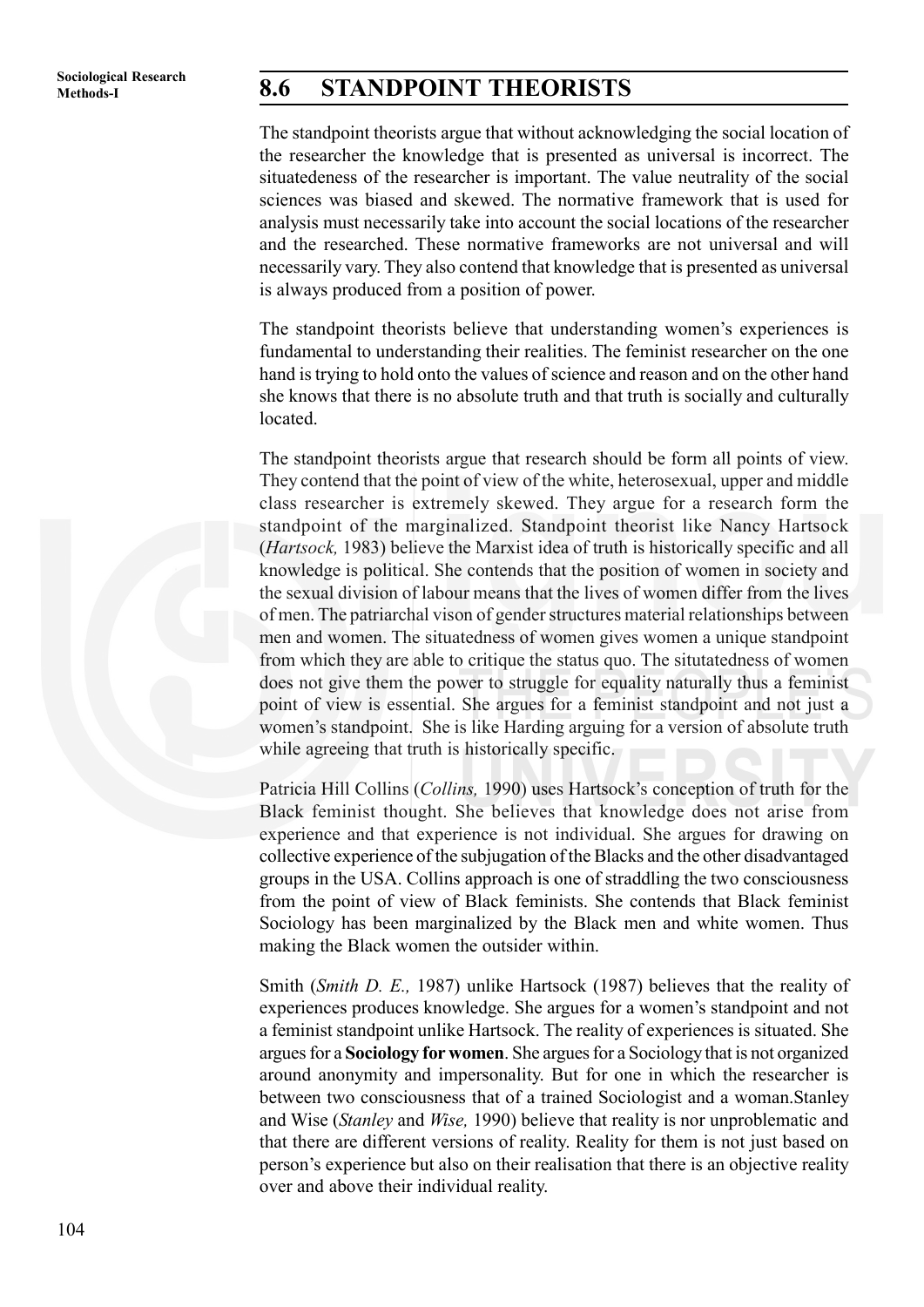**Research** According to Sandra Harding (*Harding,* 1991) the standpoint epistemology starting from the perspectives of the marginalized lives makes the everyday world problematic. The knower and the known are both situated in the same plane. The standpoint of the marginalized provides us with new ways of understanding the world around us. She advocates for a Sociology organized around the marginalized. This methodology will allow for a dialogue between the researcher and the researched and will articulate women's own voices. She argues for a **sociology of women.**

Thus a feminist standpoint theorists explores the relationship between knowledge and power. This means that what is considered to be knowledge is something that is dependent on equations of power. It is the voice of those in power that is heard. It also problematizes the relationship between the researcher and the researched. The researcher by virtue of her position becomes the one in power and thus the knower. Realisation by researchers that their positions effect the questions asked and the responses they get. It is not always neutral. Thesocial position of researcher in terms of gender, class etc. all impact the research. The question then is that is it the standpoint of the women or the feminist. Women have diverse experiences. Bringing these diverse experiences together and interconnecting the experiences of not just women but of all (men and intersexual) is problematic. Knitting them together needs a certain knowledge of social situations, of power and of empirical investigations. This will necessarily privilege the researcher and put her in a position of power. There is thus a need for an intermediate position. This intermediate position between discovering absolute truth on the one hand and multiple truths based on multiple realities on the other hand offers a methodological way out of the conundrum put forth by Harding (*Harding,* 1986) (*Harding,* 1991). The recognition of the intermediate position between absolute truth and truth based on women's experiences helps overcome the criticisms as offered by Hammersley (*Hammersly,* 1994) (*Hammersly,* 1992) of the researcher losing their objectivity.

#### **Check Your Progress 5**

1) What were the criticisms of feminist essentialism by the standpoint theorists?

....................................................................................................................... ....................................................................................................................... ....................................................................................................................... .......................................................................................................................

2) Discuss Nancy Hartsock's views on feminist methodology?

....................................................................................................................... ....................................................................................................................... ....................................................................................................................... ....................................................................................................................... .......................................................................................................................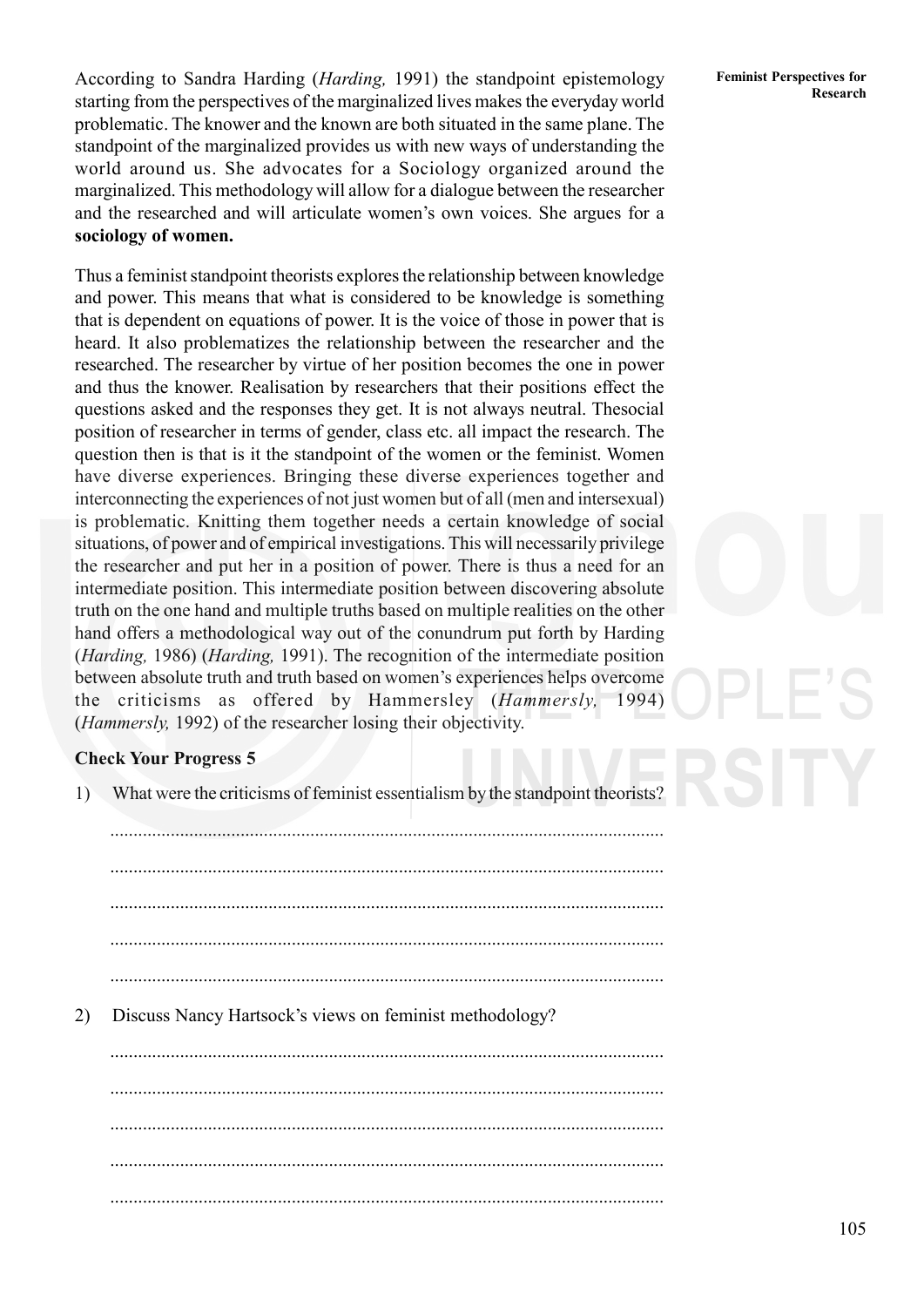| <b>Sociological Research</b><br>Methods-I | 3) | Explain Collin's views on standpoint methodology"?                                                              |
|-------------------------------------------|----|-----------------------------------------------------------------------------------------------------------------|
|                                           |    |                                                                                                                 |
|                                           |    |                                                                                                                 |
|                                           |    |                                                                                                                 |
|                                           |    |                                                                                                                 |
|                                           |    |                                                                                                                 |
|                                           | 4) | How does Hardingargue for a sociology for women?                                                                |
|                                           |    |                                                                                                                 |
|                                           |    |                                                                                                                 |
|                                           |    |                                                                                                                 |
|                                           |    |                                                                                                                 |
|                                           |    |                                                                                                                 |
|                                           | 5) | What is the significance of adopting an intermediate position between<br>absolute truth and multiple realities? |
|                                           |    |                                                                                                                 |
|                                           |    |                                                                                                                 |
|                                           |    |                                                                                                                 |
|                                           |    |                                                                                                                 |
|                                           |    |                                                                                                                 |

## **8.7 POST MODERNISTS**

Post modernists critique feminist knowledge production since the 1980s on the grounds of the focus on epistemological assumptions of rationality, objectivity and value neutrality. They argue that research is never bias free. Post-modern thought as developed by Derrida, Foucault and has had a powerful impact on feminist methodology. They contend that the feminist ways of thinking about the world is just one of the ways of thinking about the world. Feminist thought following post modernism challenged the unified conception of women or feminism. This also was an answer to critics like Martin Hammersley (*Hammersly,* 1992) (*Hammersly,* 1994) who offered a positivist critique of feminist research. He believes that the focus on experiences of women takes away from research and theory building. The postmodern feminist thought argue that this does not necessarily mean that research that is apolitical is not political. They argue that all research is political and socially invested. The growth of epistemology is determined socially and politically.

Ramzanoglu (*Caroline Ramazanoglu* and *Janet Holland,* 2002) argues that postmodern feminist thought also needs to recognise the limitations that our material existence sets upon the performance of gender. For instance a black poor woman cannot perform the role of a white rich woman. The material reality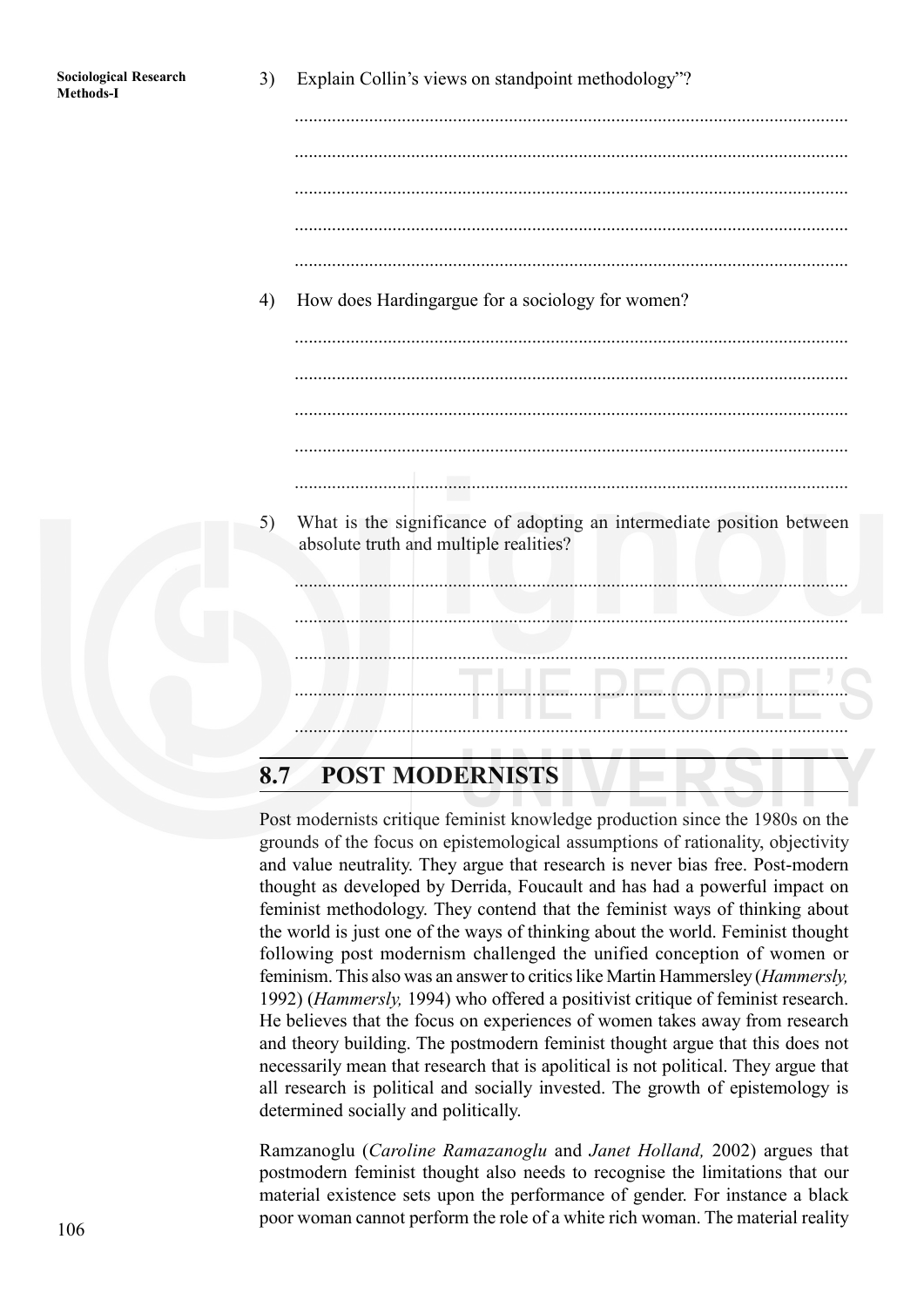**Research** constrains our choices and access to resources. Feminist thought needs to Feminist Perspectives for recognize that there are social, cultural and political constraints on our existence be it as a transsexual, homosexual, female, male or intersex.

## **Check Your Progress 6**

1) What is the postmodernist critique of feminist methodology?

....................................................................................................................... ....................................................................................................................... ....................................................................................................................... .......................................................................................................................

.......................................................................................................................

.......................................................................................................................

2) How does Ramzanoglu criticize the postmodernists?

.......................................................................................................................

**8.8 LET US SUM UP**

Feminist methodology is varied and diverse. There is no single version of feminism rather there is a need for feminisms. However, feminist methodology despite its divergence and differences implies a general commitment to understanding gendered lives. The understanding of gendered lives as standpoint theorist argue began with an understanding of women. Feminist research remains committed to exploring and documenting diverse gendered lives.

.......................................................................................................................

In this chapter we have explored the emergence and development of feminist thought over the years. Feminist thought has progressed through Empiricism to Essentialism to Standpoint Theorists and finally to Post modernism. The development of feminist methodologies cannot be looked at independently of the development of methodologies in general.

## **8.9 REFERENCES**

Bar-On, B. A. (1993). Marginality and Epistemic Privilege. In L. A. Potter, *Feminist Epistemologies* (pp. 83-100), New York: Routledge.

Cancian, F. (1992). Feminist Science: Methodologies That Challenge Inequality. *Gender and Society, 6(4)*, 623-642. Retrieved from Retrieved from http:// www.jstor.org/stable/189729.

Caroline Ramazanoglu and Janet Holland. (2002). *Feminist Methodology. Challenges and Choices,* London: Sage Publications.

107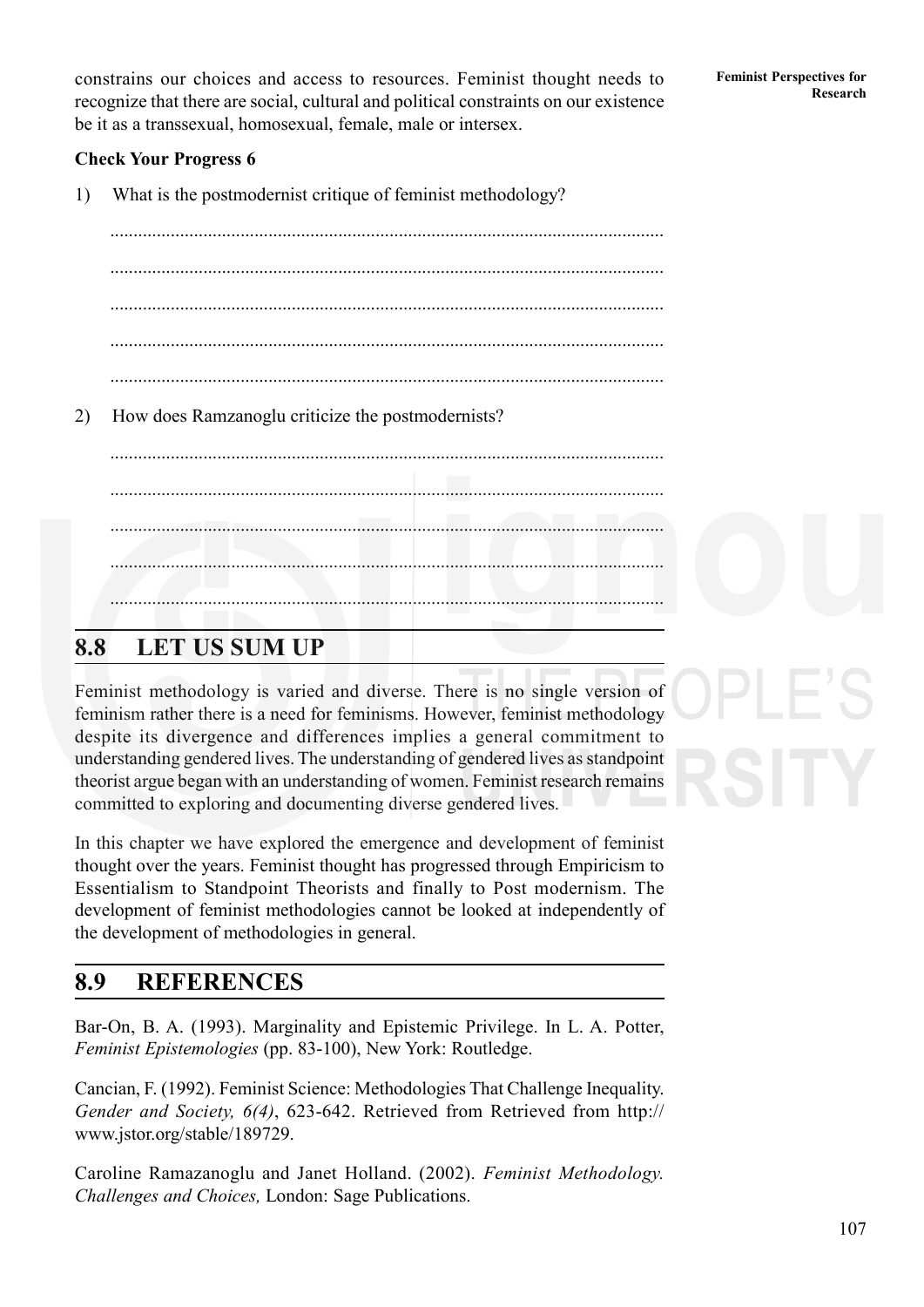**Methods-I** Collins, P. H. (1990). *Black Feminist Thought: Knowledge, Consciousness and the Politics of Empowerment,* London: Harper Collins.

> Gorelick, S. (1991, December). Contradictions of Feminist Methodology. *Gender and Society, Vol. 5*( No. 4 ), 459-477 . Retrieved from https://www.jstor.org/ stable/190095 Accessed: 12-08-2019 07:24 UTC

> Hammersly, M. (1992). On Feminist Methodology. *Sociology, 26(2)* , 187-206.

Hammersly, M. (1994). On Feminist Methodology: A Response. Sociology, *28(1)*, 293-300.

Haraway, D. (1988). Situated Knowledges: The Science Question in Feminism and the Privilege of Partial Perspective.". *Feminist Studies, 14(3)*, 575-599.

Harding, S. (1986). *The Science Question in Feminism,* Milton Keynes: Open University Press.

Harding, S. (1987). "Introduction: Is there a Feminist Method?" . In S. H. (ed.), *Feminism & Methodology:* (Vols. Social Science Issues,, pp. 1 14), Bloomington: Indiana University Press,.

Harding, S. (1991). *Whose Science? Whose Knowledge?: Thinking from Women's Lives,* Ithaca: Cornell Uniiversity Press.

Hartsock, N. (1983). The Feminist standpoint:Developing the Ground for a Specifically Feminist Historical Materialism. In S. a. Harding, *Discovering Reality: Feminist Perspectives on Epistemology, Metaphysics, Methodology and Philosophy of Science* (pp. 283-310). London: Reidel.

Hekman, S. (1997). Truth and Method: Feminist Standpoint Theory Revisited. *Sign, WInter 22*, 341-365. Retrieved from http://www.jstor.org/stable/3175275.

Jagger, A. M. (2008). The Humanities. In A. M. Jagger, *Just Methods: An Interdisciplinary Feminist Reader* (pp. 3-6), Boulder USA: Paradigm Publishers.

Lazreg, M. (1994). "Women's Experience and Feminist Epistemology: A Critical NeoRationalist Approach . In K. L. Whitford, *Knowing the Difference: Feminist Perspectives Epistemology* (pp. 45-62 ), London: Routledge.

Maureen, C. (1993). Foucault, Feminism and Feeling:What Foucault Can and Cannot Contribute to Feminist Epistemology. In C. Ramazanoglu, *Up Against Foucault:Explorations of Some Tensions Between Foucault and Feminism.* London: Routledge.

Mies Maria. (1983). Towards a Methodology of Feminist Research. In G. B. edited, *Theories of Womne's Studies,* London: Routledge & Kegan Paul.

Millman, M. a. (1975). *Another Voice: Feminist Perspectives on Social Life and Social Science,* New York: Doubleday.

Molm, L. (1993). Toward integrating micro and macro, structure and agency, science, and feminism. In P. E. edited, *Theory on Gender, Feminism on Theory* (pp. 301-312), New York: Aldine De Gruyter.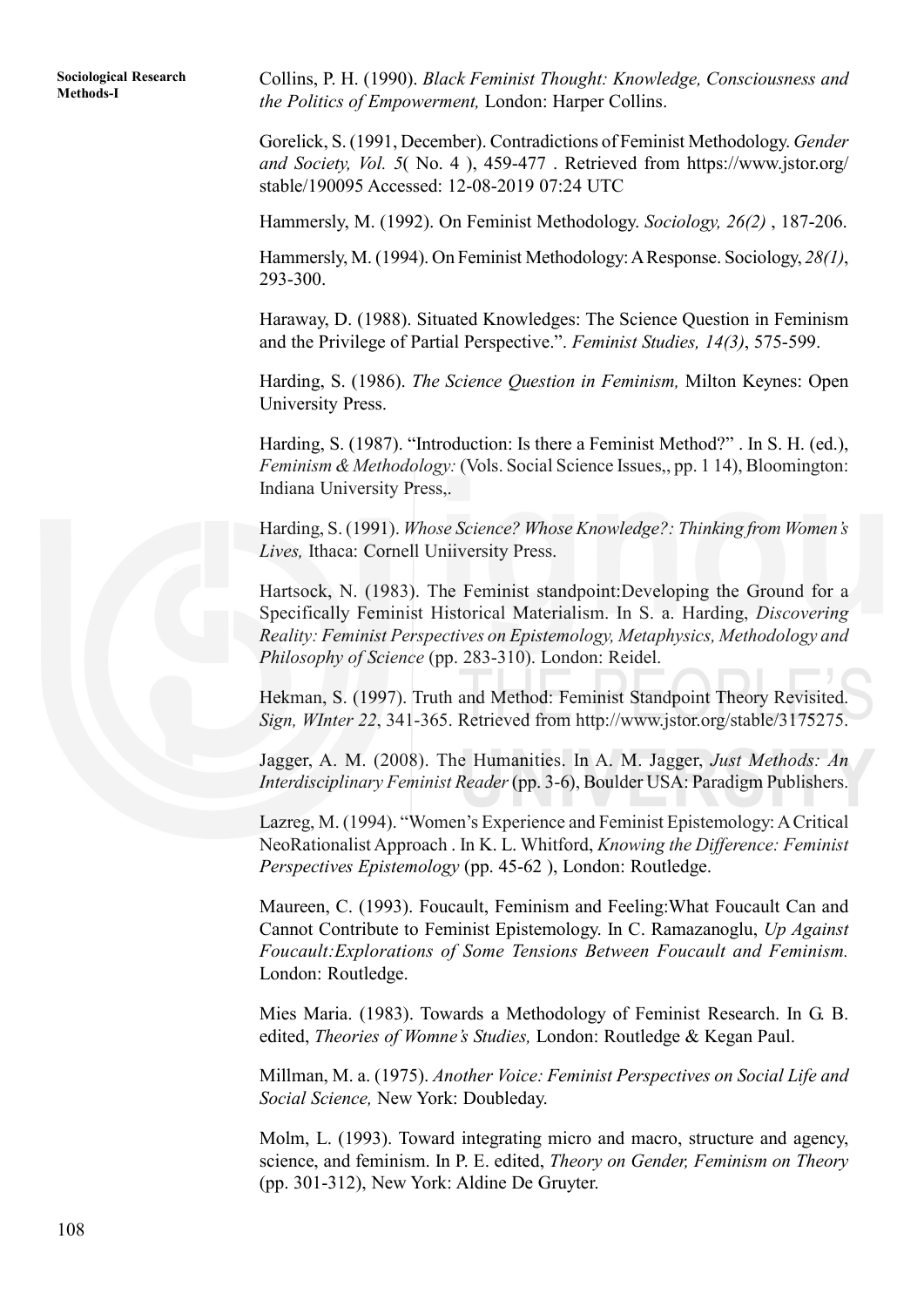109

**Research** Smith, D. E. (1974). Women's Perspective As a Radical Critique of Sociology. **Feminist Perspectives for** *Sociological Enquiry, 44 (1)*, 7-13.

Smith, D. E. (1987). Women's Perspective as a Radical Critique of Sociology. In S. H. ed, *Feminism and Methodology* (pp. 84-96), Milton Keynes: Open University Press.

Speer, S. (2002). What can conversation analysis contribute to feminist methodology? Putting reflexivity into practice. *Discourse & Society, Vol. 13, No. 6, Special Issue: Gender, Language, Conversation Analysis and Feminism*, November, 783-803.

Stanley and Wise, L. (1990). Method, Methodology and Epistemology in Feminist Research Process. In L. S. ed, *Feminist Praxis: Research, Theory and Epistemology in Feminist Sociology* (pp. 21-45), London: Routledge.

Weber, M. (1947). *The Theory of Social and Economic Organization,* NewYork: The Free Press.

## **8.10 SPECIMEN ANSWERS TO CHECK YOUR PROGRESS**

#### **Check Your Progress 1**

- 1) The values of rationality, freedom from religious dogma, ideas of progress and a linking of progress with capitalizm were the main themes that dominated Sociology. The epistemology and the ontological positions that they took were predominantly positivist. There was a belief that humans had developed a better understanding of society and were committed to its development.
- 2) It was believed that the methods of the natural sciences could be applied to study society. The task of the positivist was to study social facts. They studied societies like a biologist would study a plant or an animal. The focus was on objectivity, reliability and validity. They believed that they were studying societies in a neutral impartial manner just like a chemist or a biologist would study a chemical reaction or an animal species.
- 3) Weber studied societies through the method of subjective interpretation and *verstehen*. He believed that the method of the natural sciences were not appropriate for the study of societies. For him a sociological study was value free in the sense that its rationality was defined by the community of social scientists and the culture prevailing at that time. For Weber the choice of the subject matter for research was not value free. However, once the choice was made then the study was done in a value free manner.
- 4) The feminists argued that ontology of the researcher determined the choice of the topics of research. Since gender was almost invisible in research this meant that the epistemology of the social sciences itself was based on a falsely value free premise. The interpretation of social action was also based on this flawed version of reality shared by the researcher and the research subject.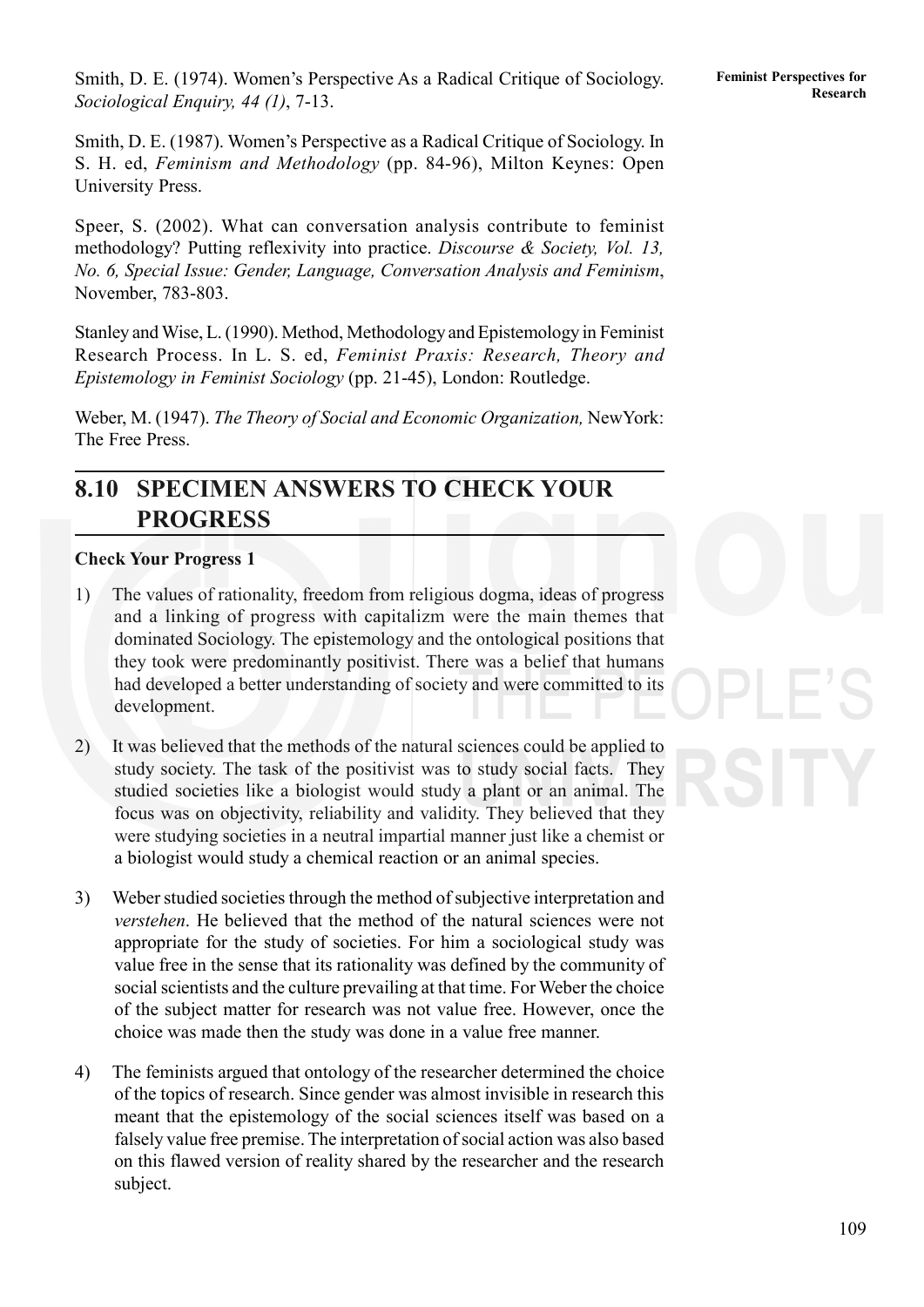## **Methods-I Research Check Your Progress 2**

- 1) Feminist methodology was critical of this vison of society. Progress in society was attributed to the development of rational human thought. The default understanding was that it assumed that human beings were represented by men. It assumed that human beings and those who contributed to the development of society were men and their brotherhood. They had very little to say on issues related to gender. Nor did they have much to say on the impact of these changes on women. The universal idea of progress and thought was limited to the universe of men only.
- 2) The feminist researchers claimed that the Cartesian classification of women was unreasonable and was biased. The feminists said that reason itself was socially constituted *(Caroline Ramazanoglu* and *Janet Holland,* 2002). They argued that the validity of knowledge and even the research questions asked were androcentric. The questions asked and the analysis have all been done using masculine categories of analysis. Theorists like Harding (*Harding*, 1986) and Smith (*Smith D. E.,* 1987) pointed out the masculine bias in the social sciences. They argued that the focus of research has been on Western categories of reason and rationality as opposed to emotions. The focus on the official, public visible ways of functioning and not on informal systems indicated a masculine bias in the social sciences. They further contended that men and women occupy different social universes thus the generalizations presented as generalizations of human beings were unfair to women.
- The feminists also argued that this sort of an objective approach led to the objectification of those being researched. The researched were treated as objects and were not given any agency. The relationship of the researcher and the researched was a hierarchical one. The researcher was the knower who imposed their own categories of thought on those being researched. In 1978 Mies (*Mies Maria,* 1983) proposed the need for a research in which the research subject is not just treated as an object but is replaced by a conscious partiality towards the oppressed and suppressed. There is a conscientization of the research and the researched (*Gorelick,* 1991). A conscientization of research implied that the researcher develops a conscience. The focus is not just on the research and understanding of the oppression and subordination of women but also challenge these. The feminist methodology should begin with the everyday world of women. The everyday world of women should be taken as problematic and not as a given.
- 4) The feminist researchers argued against the use of traditional methods of research. They argued that this created a hierarchy between the researcher and the research subject. The researcher appears as a knower who knows everything and the researched as the known.
- 5) The fact that the researcher is a female and not a male alters the nature of the relationship between the researched and the researcher. The gender of the researcher means that she is able to straddle the world of women on the professional as well as the personal front. It provides for a reflexivity on the part of the researcher. It also re-theorises the relationship between the researcher and the researched (*Speer,* 2002)(*Smith D. E.,* 1987). Smith, N.D.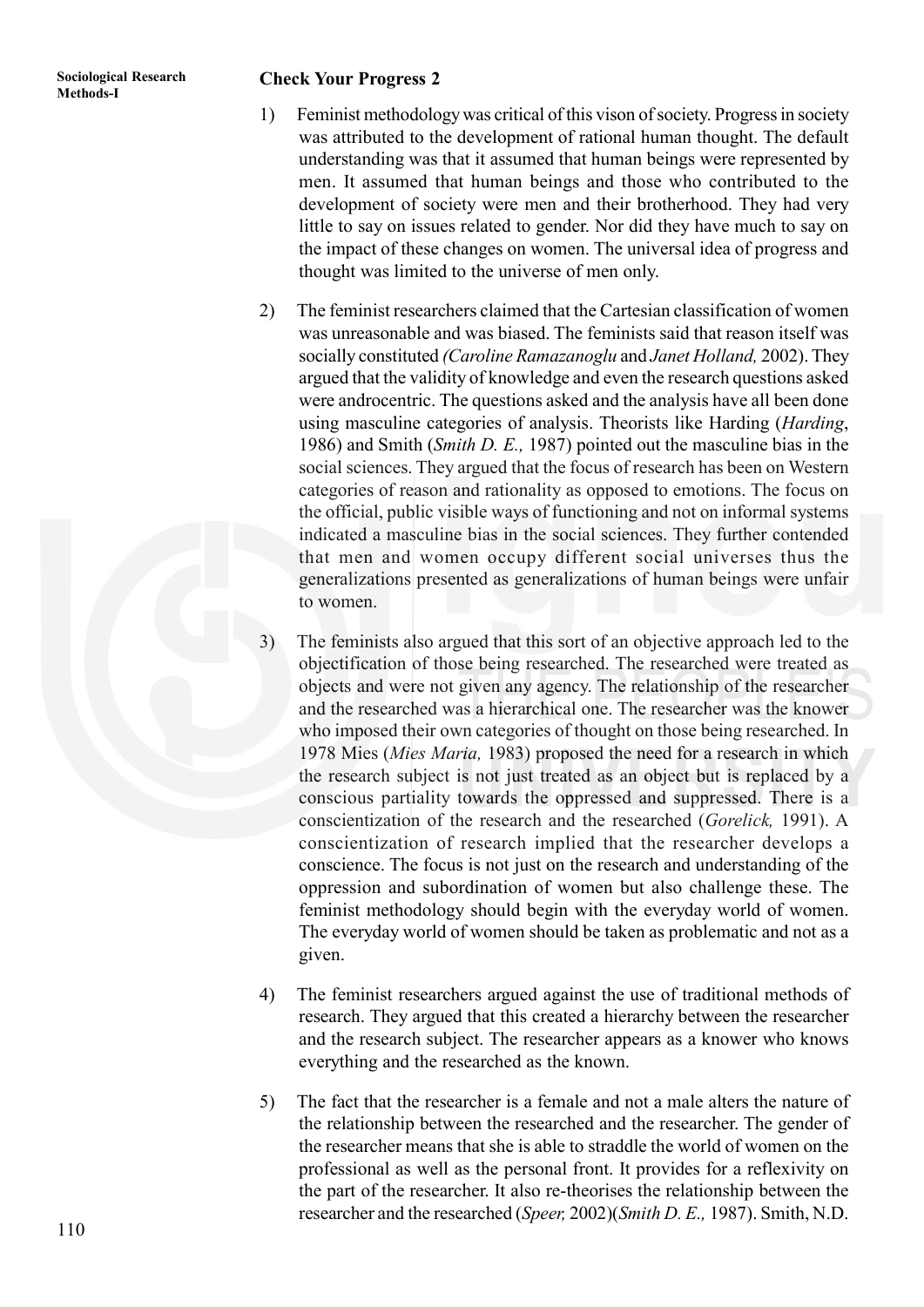**Research Speer and other feminist researchers argue that the very nature of feminist Feminist Perspectives for** research does away with the hierarchy between the subject and the object i.e. the researcher and the researched.

#### **Check Your Progress 3**

- 1) Western feminist scholars started incorporating women in their studies of history, literature, philosophy and other social sciences. In their bid to incorporate women in their studies there was an inclusion of works by women authors. A conscious effort was also made to study women. The study of women, their achievements etc. became institutionalized in several women's studies departments in the West. Its values were those of equality and androgyny. They insisted that women were as capable as men. This was considered to be a step in the right direction, wherein the androcentric bias was being corrected.
- 2) The feminist researchers criticized this kind of an approach to the gendering of the research methodology. Just adding women to pre-existing categories did not undermine the androcentric masculine approach. They contended that this was just an attempt to study women from the point of existing masculine categories. Such researchers tend to use the positivist methodology though they were critical of the masculinist bias in research. Millman and Kanter's work Another *Voice: Feminist Perspectives on Social Life and Social Science* (*Millman,* 1975) and the work by Cancian (*Cancian,* 1992) and Molm (*Molm,* 1993) illustrate this approach.
- 3) The feminist empiricists brought women into research but they continued to follow the existing methodologies. They believed that for feminist research to be taken seriously it was important to follow the existing *scientific* methods of research.

#### **Check Your Progress 4**

- 1) They were criticized for just adding women to the mix of research that was already being conducted. The critics contended that women and men were different. The feminist researchers however followed the humanistic approach. They argued that the study of *man* was just the study of men and not *man*kind (meaning humankind). The study of *women* was essential for *woman*kind. They sought to replace ideal man with ideal woman. The humanist approach declared that that women can perform all tasks of men but go beyond that as well. There was a transfer of women from the margins to the centre in research. The effort was to rebuild humanities from point of view of women.
- 2) The feminist researchers however followed the humanistic approach. They argued that the study of *man* was just the study of men and not *man*kind (meaning humankind). The study of *women* was essential for *woman*kind. They sought to replace ideal man with ideal woman. The humanist approach declared that that women can perform all tasks of men but go beyond that as well. There was a transfer of women from the margins to the centre in research. The effort was to rebuild humanities from point of view of women.

**Feminist Perspectives for**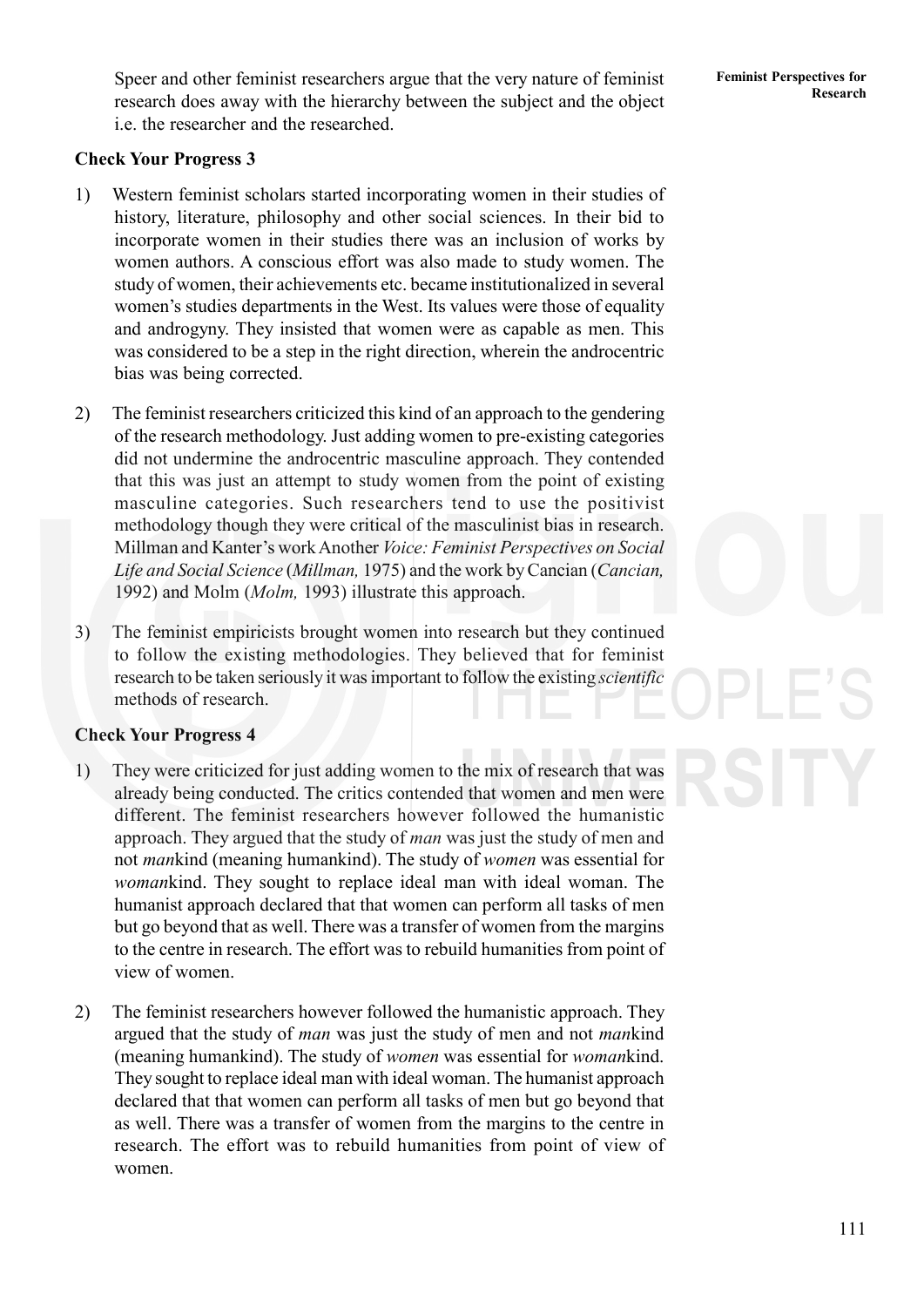## **Methods-I Research Check Your Progress 5**

- 1) The standpoint theorists argue that without acknowledging the social location of the researcher the knowledge that is presented as universal is incorrect. The situatedeness of the researcher is important. The value neutrality of the social sciences was biased and skewed. The normative framework that is used for analysis must necessarily take into account the social locations of the researcher and the researched. These normative frameworks are not universal and will necessarily vary. They also contend that knowledge that is presented as universal is always produced from a position of power.
- 2) Standpoint theorist like Nancy Hartsockbelieve the Marxist idea of truth is historically specific and all knowledge is political. She contends that the position of women in society and the sexual division of labour means that the lives of women differ from the lives of men. The patriarchal vison of gender structures material relationships between men and women. The situatedness of women gives women a unique standpoint from which they are able to critique the status quo. The situtatedness of women does not give them the power to struggle for equality naturally thus a feminist point of view is essential. She argues for a feminist standpoint and not just a women's standpoint. She is like Harding arguing for a version of absolute truth while agreeing that truth is historically specific.
- 3) Patricia Hill Collins uses Hartsock's conception of truth for the Black feminist thought. She believes that knowledge does not arise from experience and that experience is not individual. She argues for drawing on collective experience of the subjugation of the Blacks and the other disadvantaged groups in the USA. Collins approach is one of straddling the two consciousness from the point of view of Black feminists. She contends that Black feminist Sociology has been marginalized by the Black men and white women. Thus making the Black women the outsider within.
- 4) Smith unlike Hartsockbelieves that the reality of experiences produces knowledge. She argues for a women's standpoint and not a feminist standpoint unlike Hartsock. The reality of experiences is situated. She argues for a **Sociology for women**. She argues for a Sociology that is not organized around anonymity and impersonality. But for one in which the researcher is between two consciousness that of a trained Sociologist and a woman.
- 5) Bringing these diverse experiences together and interconnecting the experiences of not just women but of all (men and intersexual) is problematic. Knitting them together needs a certain knowledge of social situations, of power and of empirical investigations. This will necessarily privilege the researcher and put her in a position of power. There is thus a need for an intermediate position. This intermediate position between discovering absolute truth on the one hand and multiple truths based on multiple realities on the other hand offers a methodological way out of the conundrum put forth by Harding. The recognition of the intermediate position between absolute truth and truth based on women's experiences helps overcome the criticisms as offered by Hammersley of the researcher losing their objectivity.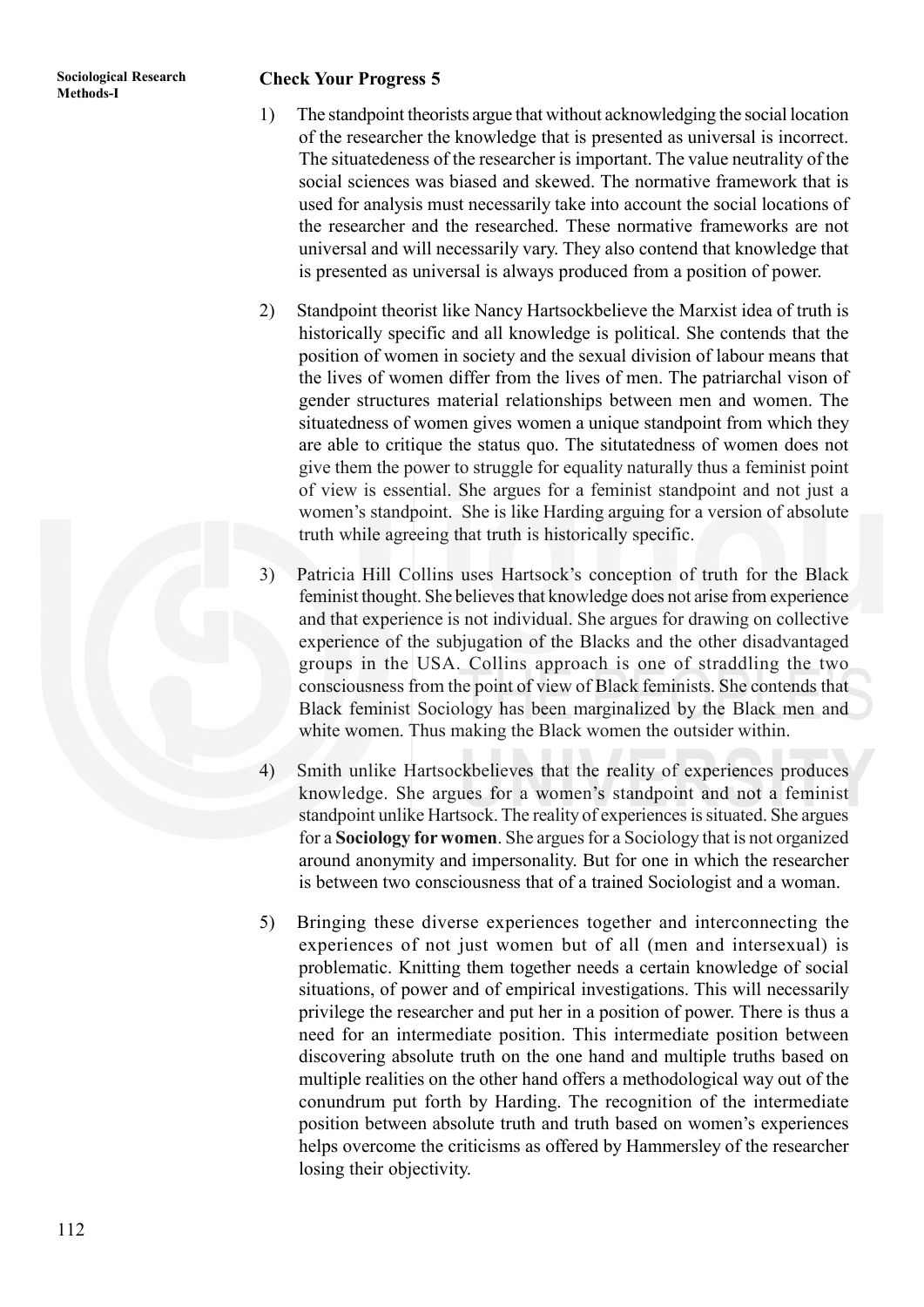- 1) They contend that the feminist ways of thinking about the world is just one of the ways of thinking about the world. Feminist thought following post modernism challenged the unified conception of women or feminism.They argue that all research is political and socially invested. The growth of epistemology is determined socially and politically.
- 2) Ramzanoglu argues that postmodern feminist thought also needs to recognize the limitations that our material existence sets upon the performance of gender. For instance a black poor woman cannot perform the role of a white rich woman. The material reality constrains our choices and access to resources. Feminist thought needs to recognize that there are social, cultural and political constraints on our existence be it as a transsexual, homosexual, female, male or intersex.

## **GLOSSARY**

**Androcentric Methodologies:** Methodologies that focus on men and assume that men represent humankind.

**Cartesian dualism:** The thought of Rene Descartes. Cartesian dualism believed in the separation of mind and matter. Cartesian dualism became a part of the Western common sense. It was believed that men were the masters of their mind. They were rational and could master their minds. As opposed to this women were considered to be passionate and more in tune with their emotions.

**Epistemology:** Epistemology is a branch of philosophy concerned with the theory of knowledge. It has to do with the nature, origin and limits of human knowledge.

**Feminist Empiricism:** This believed that knowledge of reality can be established through observations.

**Feminist Essentialism:** Claims that all women are essentially the same. They possess the same inherent qualities for example women's power of intuition.

**Feminist standpoint:** The standpoint theorists believe that understanding women's experiences is fundamental to understanding their realities.

**Humanistic Approach:** The humanistic approach is one in which men have the agency and the power to alter the world. This arose as a result of the Enlightenment and the Renaissance in which attention was driven away from God and was directed to the study of God. There was a belief in rationality and in the Modernist movement with its belief in the power of men. There was a rejection of religion which placed God at the centre of thought.

**Ontology:** Ontology is any way of understanding the world or parts of it. It has to do with understanding of the nature of reality. It makes assumptions about what kind of things exist in that reality. For example ontology in Sociology would include things like norms, values, social structures, roles etc. Epistemology and ontology are linked to one another.

**Positivism:** Positivists were influenced by the methods of the natural sciences. They follow the empiricist tradition. They sought to develop the study of societies